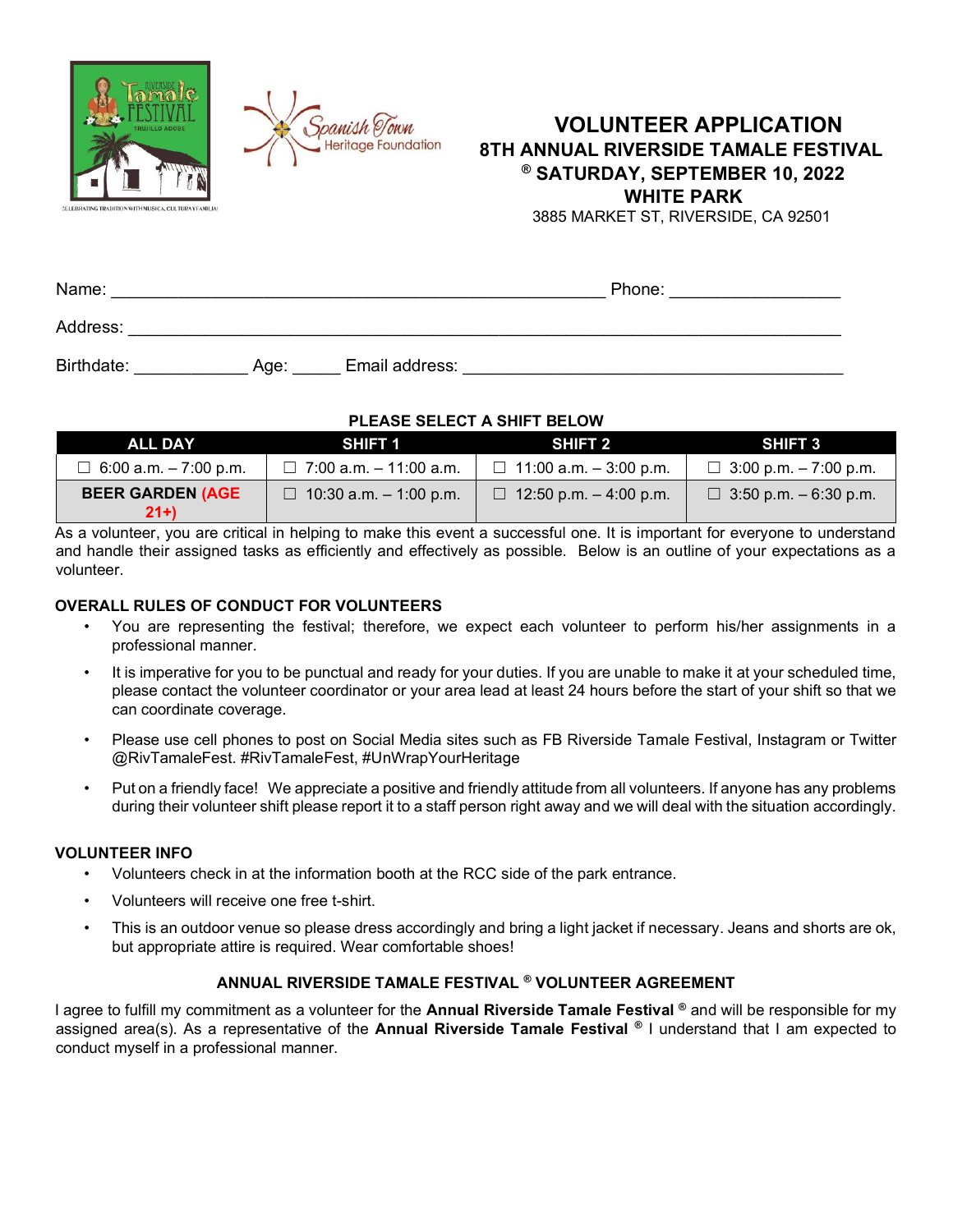I agree to comply with all rules and regulations for the **Annual Riverside Tamale Festival ®** I also agree to forever indemnify and hold harmless Spanish Town Heritage Foundation and Riverside Tamale Festival Committee against any and all claims, actions and damages incurred by me during my participation as a volunteer for the **Annual Riverside Tamale Festival ®**.

I hereby authorize and give my full consent to the Spanish Town Heritage Foundation and the Riverside Tamale Festival to copyright and/or publish any and all photographs, videotapes and/or film in which I appear while attending the Riverside Tamale Festival and any activities associated with the promotion of the festival. I further agree that the Spanish Town Heritage Foundation and the Riverside Tamale Festival may transfer, use or cause to be used, these photographs, videotapes, or films for any exhibitions, public displays, social media posts, publications, commercials, art and advertising purposes, and television programs without limitation or reservations.

PARTICIPANT'S SIGNATURE: \_\_\_\_\_\_\_\_\_\_\_\_\_\_\_\_\_\_\_\_\_\_\_\_\_\_\_\_\_\_\_\_\_\_\_\_\_\_\_\_\_\_\_\_\_\_\_\_\_\_\_\_\_\_\_\_\_\_\_

DATE:  $\blacksquare$ 

**VOLUNTEERS AGES 17 & UNDER MUST HAVE A PARENT OR LEGAL GUARDIAN CONSENT**

PARENT/LEGAL GUARDIAN SIGNATURE: \_\_\_\_\_\_\_\_\_\_\_\_\_\_\_\_\_\_\_\_\_\_\_\_\_\_\_\_\_\_\_\_\_\_\_\_\_\_\_\_\_\_\_\_\_\_\_\_\_\_\_

DATE: \_\_\_\_\_\_\_\_\_\_\_\_\_\_\_\_\_\_\_\_\_\_\_\_\_

**PLEASE RETURN COMPLETED FORM TO: [info@rivtamalefest.com](mailto:info@rivtamalefest.com) or bring with you to the Festival.**